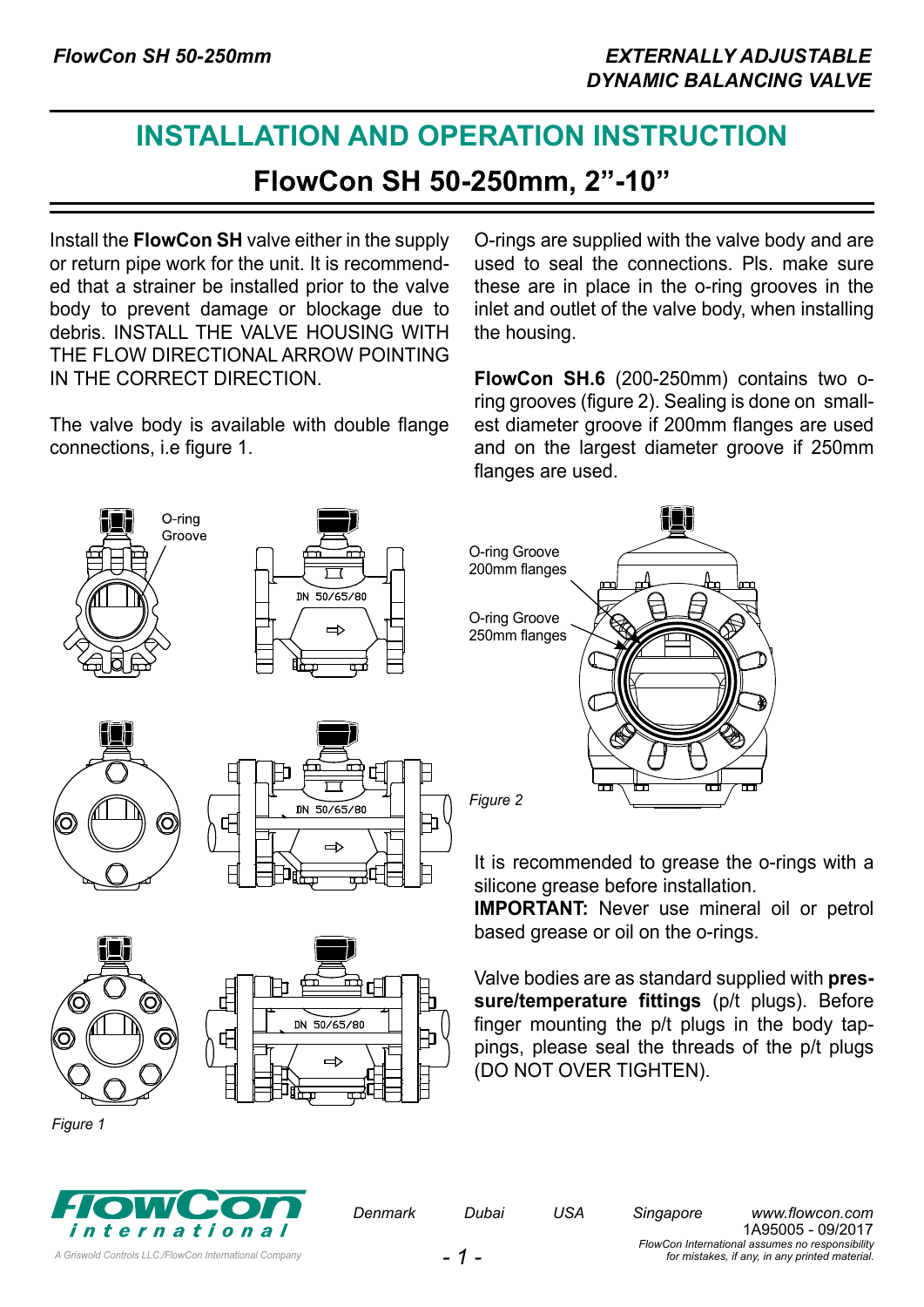|                               |                           |              |                                              | <b>Flow rate</b> |            |                           |                |            |                |
|-------------------------------|---------------------------|--------------|----------------------------------------------|------------------|------------|---------------------------|----------------|------------|----------------|
| Valve size: DN50-DN80 · 2"-3" |                           |              |                                              |                  |            |                           |                |            |                |
|                               | 30-600 kPaD · 4.5-87 psid |              | 30-600 kPaD · 4.5-87 psid                    |                  |            | 35-600 kPaD · 5.1-87 psid |                |            | <b>Setting</b> |
| SH.3.0                        |                           |              | SH.3.1                                       |                  |            | SH.3.2                    |                |            |                |
| l/sec                         | l/hr                      | <b>GPM</b>   | <b>GPM</b><br>l/hr<br>l/sec<br>l/hr<br>I/sec |                  |            |                           |                |            |                |
| 1.48                          | 5310                      | 23.4         | 2.57                                         | 9240             | 40.7       | 3.55                      | 12800          | 56.3       | 1.0            |
| 1.58                          | 5700                      | 25.1         | 2.81                                         | 10100            | 44.6       | 3.85                      | 13900          | 61.0       | 1.1            |
| 1.69                          | 6080                      | 26.8         | 3.05                                         | 11000            | 48.4       | 4.13                      | 14900          | 65.6       | 1.2            |
| 1.79                          | 6460                      | 28.5         | 3.27                                         | 11800            | 51.9       | 4.41                      | 15900          | 69.9       | 1.3            |
| 1.90                          | 6830                      | 30.1         | 3.48                                         | 12500            | 55.3       | 4.67                      | 16800          | 74.0       | 1.4            |
| 2.00                          | 7190                      | 31.7         | 3.69                                         | 13300            | 58.5       | 4.92                      | 17700          | 78.0       | 1.5            |
| 2.09                          | 7540                      | 33.2         | 3.88                                         | 14000            | 61.5       | 5.16                      | 18600          | 81.8       | 1.6            |
| 2.19                          | 7880                      | 34.7         | 4.06                                         | 14600            | 64.3       | 5.38                      | 19400          | 85.4       | 1.7            |
| 2.28                          | 8210                      | 36.2         | 4.23                                         | 15200            | 67.0       | 5.60                      | 20200          | 88.8       | 1.8            |
| 2.37                          | 8540                      | 37.6         | 4.39                                         | 15800            | 69.6       | 5.81                      | 20900          | 92.1       | 1.9            |
| 2.46                          | 8860                      | 39.0         | 4.54                                         | 16300            | 72.0       | 6.01                      | 21600          | 95.3       | 2.0            |
| 2.55                          | 9170                      | 40.4         | 4.68                                         | 16900            | 74.3       | 6.19                      | 22300          | 98.2       | 2.1            |
| 2.63                          | 9470                      | 41.7         | 4.82                                         | 17300            | 76.4       | 6.37                      | 22900          | 101        | 2.2            |
| 2.71                          | 9770                      | 43.0         | 4.94                                         | 17800            | 78.4       | 6.54                      | 23600          | 104        | 2.3            |
| 2.79                          | 10100                     | 44.3         | 5.06                                         | 18200            | 80.3       | 6.70                      | 24100          | 106        | 2.4            |
| 2.87                          | 10300                     | 45.5         | 5.17                                         | 18600            | 82.1       | 6.86                      | 24700          | 109        | 2.5            |
| 2.94                          | 10600                     | 46.7         | 5.28                                         | 19000            | 83.7       | 7.00                      | 25200          | 111        | 2.6            |
| 3.02                          | 10900                     | 47.9         | 5.37                                         | 19300            | 85.2       | 7.14                      | 25700          | 113        | 2.7            |
| 3.09                          | 11100                     | 49.0         | 5.47                                         | 19700            | 86.7       | 7.27                      | 26200          | 115        | 2.8            |
| 3.16                          | 11400                     | 50.1         | 5.55                                         | 20000            | 88.0       | 7.40                      | 26600          | 117        | 2.9            |
| 3.22                          | 11600                     | 51.1         | 5.63                                         | 20300            | 89.3       | 7.52                      | 27100          | 119        | 3.0            |
| 3.29                          | 11800                     | 52.1         | 5.70                                         | 20500            | 90.5       | 7.63                      | 27500          | 121        | 3.1            |
| 3.35                          | 12100                     | 53.1         | 5.77                                         | 20800            | 91.6       | 7.74                      | 27900          | 123        | 3.2            |
| 3.41                          | 12300                     | 54.0         | 5.84                                         | 21000            | 92.6       | 7.84                      | 28200          | 124        | 3.3            |
| 3.46                          | 12500                     | 54.9         | 5.90                                         | 21200            | 96.5       | 7.94                      | 28600          | 126        | 3.4            |
| 3.52                          | 12700                     | 55.8         | 5.95                                         | 21400            | 94.4       | 8.03                      | 28900          | 127        | 3.5            |
| 3.57                          | 12900                     | 56.6         | 6.01                                         | 21600            | 95.3       | 8.12                      | 29200          | 129        | 3.6            |
| 3.62                          | 13000                     | 57.4         | 6.06                                         | 21800            | 96.1       | 8.20                      | 29500          | 130        | 3.7            |
| 3.67                          | 13200                     | 58.2         | 6.10                                         | 22000            | 96.8       | 8.28                      | 29800          | 131        | 3.8            |
| 3.72                          | 13400                     | 58.9         | 6.15                                         | 22100            | 97.5       | 8.36                      | 30100          | 133        | 3.9            |
| 3.76                          | 13500                     | 59.6         | 6.19                                         | 22300            | 98.2       | 8.44                      | 30400          | 134        | 4.0            |
| 3.80                          | 13700                     | 60.3         | 6.23                                         | 22400            | 98.9       | 8.51                      | 30600          | 135        | 4.1            |
| 3.84                          | 13800                     | 60.9         | 6.27                                         | 22600            | 99.5       | 8.58                      | 30900          | 136        | 4.2            |
| 3.88                          | 14000                     | 61.5         | 6.31                                         | 22700<br>22900   | 100<br>101 | 8.65                      | 31100          | 137<br>138 | 4.3            |
| 3.91<br>3.94                  | 14100<br>14200            | 62.0<br>62.5 | 6.35<br>6.39                                 | 23000            | 101        | 8.72<br>8.78              | 31400<br>31600 | 139        | 4.4<br>4.5     |
| 3.97                          | 14300                     | 63.0         |                                              | 23100            | 102        | 8.85                      | 31900          | 140        | 4.6            |
|                               |                           |              | 6.42                                         |                  | 102        |                           |                | 141        | 4.7            |
| 4.00<br>4.03                  | 14400<br>14500            | 63.4<br>63.9 | 6.46                                         | 23300<br>23400   | 103        | 8.91<br>8.98              | 32100<br>32300 | 142        | 4.8            |
| 4.05                          | 14600                     | 64.2         | 6.50<br>6.54                                 | 23500            | 104        | 9.04                      | 32600          | 143        | 4.9            |
| 4.07                          | 14700                     | 64.6         | 6.58                                         | 23700            | 104        | 9.11                      | 32800          | 144        | 5.0            |
| 4.09                          | 14700                     | 64.9         | 6.62                                         | 23800            | 105        | 9.18                      | 33000          | 146        | 5.1            |
| 4.11                          | 14800                     | 65.1         | 6.67                                         | 24000            | 106        | 9.25                      | 33300          | 147        | 5.2            |
| 4.12                          | 14800                     | 65.3         | 6.72                                         | 24200            | 107        | 9.32                      | 33500          | 148        | 5.3            |
| 4.13                          | 14900                     | 65.5         | 6.77                                         | 24400            | 107        | 9.39                      | 33800          | 149        | 5.4            |
| 1.14                          | 14900                     | 65.7         | 6.82                                         | 24600            | 108        | 9.46                      | 34100          | 150        | 5.5            |
| 4.15                          | 14900                     | 65.8         | 6.88                                         | 24800            | 109        | 9.54                      | 34300          | 151        | 5.6            |
| 4.15                          | 15000                     | 65.9         | 6.94                                         | 25000            | 110        | 9.62                      | 34600          | 153        | 5.7            |
| 4.16                          | 15000                     | 65.9         | 7.01                                         | 25200            | 111        | 9.70                      | 34900          | 154        | 5.8            |
| 4.16                          | 15000                     | 66.0         | 7.08                                         | 25500            | 112        | 9.79                      | 35300          | 155        | 5.9            |
| 4.16                          | 15000                     | 66.0         | 7.15                                         | 25700            | 113        | 9.88                      | 35600          | 157        | 6.0            |
|                               |                           |              |                                              |                  |            |                           |                |            |                |



Use the special designed key (FlowCon part no. ACC0001) for micrometer setting.

A micrometer setting at 2.4 as illustrated above corresponds to a flow rate of:

2.79 l/sec

- (type 0, range 30-600 kPaD)

5.06 l/sec

- (type 1, range 30-600 kPaD)

6.70 l/sec

- (type 2, range 35-600 kPaD)

*Accuracy: Greatest of either ±5% of controlled flow rate or ±2% of maximum flow rate.*



A Griswold Controls LLC./FlowCon International Company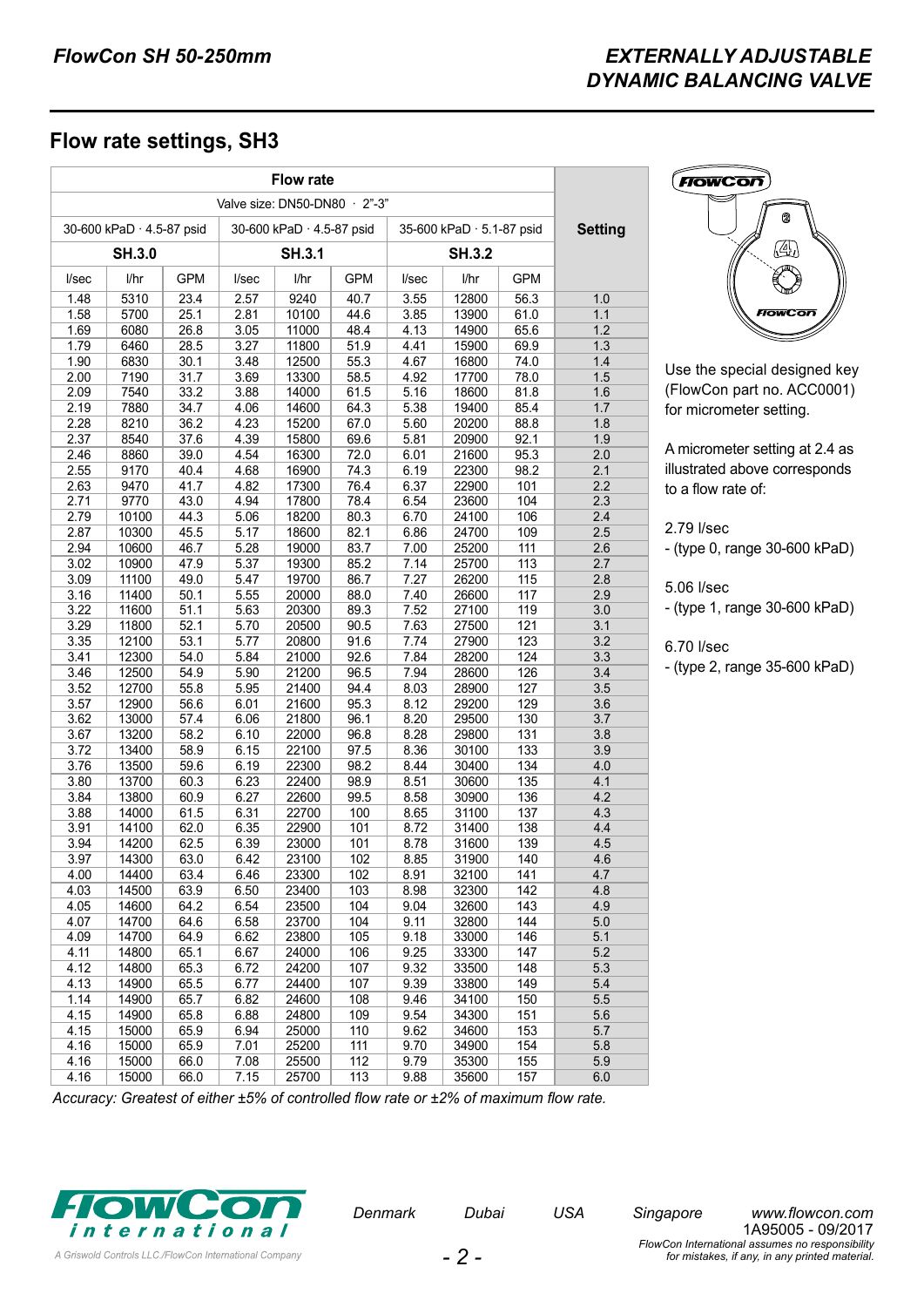| Valve size: DN80mm, DN100 · 3", 4"<br>30-600 kPaD · 4.5-87 psid<br>35-600 kPaD · 5.1-87 psid<br>50-600 kPaD · 7.3-87 psid<br>Setting<br>SH.4.1<br>SH.4.2<br>SH.4.3<br>l/hr<br><b>GPM</b><br><b>GPM</b><br>l/hr<br><b>GPM</b><br>l/hr<br>l/sec<br>l/sec<br>I/sec<br>55.4<br>75.0<br>13300<br>58.3<br>3.49<br>12600<br>4.73<br>17000<br>3.68<br>1.0<br>3.88<br>14000<br>5.29<br>83.9<br>4.42<br>15900<br>70.0<br>61.6<br>19000<br>1.1<br>67.5<br>5.13<br>4.26<br>15300<br>5.82<br>21000<br>92.3<br>18500<br>81.3<br>1.2<br>4.61<br>16600<br>73.1<br>8.33<br>22800<br>100<br>5.82<br>21000<br>92.3<br>1.3<br>4.94<br>78.4<br>6.82<br>24500<br>108<br>103<br>17800<br>6.50<br>23400<br>1.4<br>7.28<br>115<br>5.26<br>18900<br>83.4<br>26200<br>7.15<br>25700<br>113<br>1.5<br>122<br>5.56<br>20000<br>88.2<br>7.72<br>27800<br>7.78<br>28000<br>123<br>1.6<br>21000<br>92.7<br>8.14<br>29300<br>129<br>8.39<br>30200<br>133<br>1.7<br>5.84<br>8.54<br>135<br>8.99<br>142<br>6.11<br>22000<br>96.9<br>30700<br>32400<br>1.8<br>6.36<br>22900<br>101<br>8.91<br>32100<br>141<br>9.56<br>34400<br>152<br>1.9<br>6.60<br>105<br>9.27<br>33400<br>147<br>36400<br>23800<br>10.1<br>160<br>2.0<br>6.82<br>108<br>34600<br>152<br>38400<br>169<br>2.1<br>24600<br>9.61<br>10.7<br>112<br>157<br>7.03<br>9.93<br>35700<br>11.2<br>40200<br>177<br>2.2<br>25300<br>162<br>7.23<br>115<br>10.2<br>36800<br>11.7<br>42100<br>185<br>26000<br>2.3<br>7.41<br>117<br>10.5<br>167<br>12.2<br>43800<br>26700<br>37800<br>193<br>2.4<br>7.58<br>120<br>38800<br>171<br>12.6<br>200<br>27300<br>10.8<br>45500<br>2.5<br>123<br>175<br>7.73<br>11.0<br>39700<br>13.1<br>47100<br>207<br>27800<br>2.6<br>179<br>125<br>11.3<br>40500<br>13.5<br>48700<br>7.88<br>28400<br>214<br>2.7<br>127<br>8.01<br>28800<br>11.5<br>41300<br>182<br>13.9<br>50200<br>221<br>2.8<br>8.14<br>129<br>11.7<br>42000<br>185<br>51600<br>227<br>2.9<br>29300<br>14.3<br>8.25<br>131<br>11.9<br>188<br>14.7<br>233<br>29700<br>42700<br>53000<br>3.0<br>8.35<br>132<br>191<br>30100<br>12.0<br>43400<br>15.1<br>54300<br>239<br>3.1<br>8.45<br>30400<br>134<br>12.2<br>43900<br>194<br>15.4<br>55600<br>245<br>3.2<br>8.53<br>30700<br>135<br>12.4<br>44500<br>196<br>15.8<br>250<br>56800<br>3.3<br>137<br>12.5<br>198<br>8.61<br>31000<br>45000<br>16.1<br>58000<br>255<br>3.4<br>138<br>12.6<br>8.68<br>31300<br>45500<br>200<br>16.4<br>59100<br>260<br>3.5<br>8.74<br>31500<br>139<br>12.7<br>45900<br>202<br>16.7<br>60200<br>265<br>3.6<br>8.80<br>140<br>12.9<br>204<br>31700<br>46300<br>17.0<br>61200<br>269<br>3.7<br>17.3<br>274<br>8.85<br>31900<br>140<br>13.0<br>46700<br>206<br>62100<br>3.8<br>8.90<br>141<br>13.1<br>47000<br>207<br>17.5<br>3.9<br>32000<br>63000<br>278<br>8.93<br>32200<br>142<br>13.1<br>47300<br>208<br>281<br>17.8<br>63900<br>4.0<br>13.2<br>210<br>8.97<br>142<br>18.0<br>64700<br>285<br>4.1<br>32300<br>47600<br>211<br>9.00<br>32400<br>143<br>13.3<br>47800<br>18.2<br>65500<br>218<br>4.2<br>9.03<br>143<br>13.4<br>48100<br>212<br>66200<br>292<br>32500<br>18.4<br>4.3<br>9.05<br>144<br>13.4<br>48300<br>213<br>295<br>32600<br>18.6<br>66900<br>4.4<br>144<br>13.5<br>214<br>9.07<br>48500<br>67600<br>297<br>32600<br>18.8<br>4.5<br>144<br>13.5<br>48700<br>214<br>9.09<br>32700<br>18.9<br>68200<br>300<br>4.6<br>9.10<br>32800<br>144<br>13.6<br>48800<br>215<br>19.1<br>68700<br>303<br>4.7<br>9.12<br>145<br>13.6<br>49000<br>216<br>19.2<br>305<br>32800<br>69200<br>4.8<br>9.13<br>145<br>13.7<br>49200<br>217<br>19.4<br>307<br>32900<br>69700<br>4.9<br>217<br>9.15<br>32900<br>145<br>13.7<br>49300<br>19.5<br>70200<br>309<br>5.0<br>9.16<br>145<br>13.7<br>49500<br>218<br>19.6<br>70600<br>33000<br>311<br>5.1<br>9.18<br>146<br>13.8<br>49600<br>219<br>19.7<br>312<br>5.2<br>33000<br>70900<br>9.19<br>13.8<br>219<br>33100<br>146<br>49800<br>19.8<br>71300<br>314<br>5.3<br>13.9<br>220<br>9.21<br>33200<br>146<br>49900<br>19.9<br>71600<br>315<br>5.4<br>9.23<br>33200<br>146<br>13.9<br>50100<br>221<br>20.0<br>71900<br>316<br>5.5<br>9.25<br>147<br>14.0<br>50200<br>221<br>33300<br>20.0<br>72100<br>317<br>5.6<br>14.0<br>222<br>72300<br>9.28<br>33400<br>147<br>50400<br>20.1<br>318<br>5.7<br>9.31<br>148<br>14.1<br>223<br>5.8<br>33500<br>50600<br>20.1<br>72500<br>319<br>9.34<br>33600<br>148<br>50800<br>224<br>72600<br>14.1<br>20.2<br>320<br>5.9<br>149<br>225<br>9.38<br>14.2<br>51000<br>20.2<br>72700<br>320<br>6.0<br>33800 | <b>Flow rate</b> |  |  |  |  |  |  |  |  |  |
|------------------------------------------------------------------------------------------------------------------------------------------------------------------------------------------------------------------------------------------------------------------------------------------------------------------------------------------------------------------------------------------------------------------------------------------------------------------------------------------------------------------------------------------------------------------------------------------------------------------------------------------------------------------------------------------------------------------------------------------------------------------------------------------------------------------------------------------------------------------------------------------------------------------------------------------------------------------------------------------------------------------------------------------------------------------------------------------------------------------------------------------------------------------------------------------------------------------------------------------------------------------------------------------------------------------------------------------------------------------------------------------------------------------------------------------------------------------------------------------------------------------------------------------------------------------------------------------------------------------------------------------------------------------------------------------------------------------------------------------------------------------------------------------------------------------------------------------------------------------------------------------------------------------------------------------------------------------------------------------------------------------------------------------------------------------------------------------------------------------------------------------------------------------------------------------------------------------------------------------------------------------------------------------------------------------------------------------------------------------------------------------------------------------------------------------------------------------------------------------------------------------------------------------------------------------------------------------------------------------------------------------------------------------------------------------------------------------------------------------------------------------------------------------------------------------------------------------------------------------------------------------------------------------------------------------------------------------------------------------------------------------------------------------------------------------------------------------------------------------------------------------------------------------------------------------------------------------------------------------------------------------------------------------------------------------------------------------------------------------------------------------------------------------------------------------------------------------------------------------------------------------------------------------------------------------------------------------------------------------------------------------------------------------------------------------------------------------------------------------------------------------------------------------------------------------------------------------------------------------------------------------------------------------------------------------------------------------------------------------------------------------------------------------------------------------------------------------------------------------------------------------------------------------------------------------------------------------------------------------------------------------------------------------------------------------------------------------------------------------------------------------------------------------------------------------------------------------------------|------------------|--|--|--|--|--|--|--|--|--|
|                                                                                                                                                                                                                                                                                                                                                                                                                                                                                                                                                                                                                                                                                                                                                                                                                                                                                                                                                                                                                                                                                                                                                                                                                                                                                                                                                                                                                                                                                                                                                                                                                                                                                                                                                                                                                                                                                                                                                                                                                                                                                                                                                                                                                                                                                                                                                                                                                                                                                                                                                                                                                                                                                                                                                                                                                                                                                                                                                                                                                                                                                                                                                                                                                                                                                                                                                                                                                                                                                                                                                                                                                                                                                                                                                                                                                                                                                                                                                                                                                                                                                                                                                                                                                                                                                                                                                                                                                                                                              |                  |  |  |  |  |  |  |  |  |  |
|                                                                                                                                                                                                                                                                                                                                                                                                                                                                                                                                                                                                                                                                                                                                                                                                                                                                                                                                                                                                                                                                                                                                                                                                                                                                                                                                                                                                                                                                                                                                                                                                                                                                                                                                                                                                                                                                                                                                                                                                                                                                                                                                                                                                                                                                                                                                                                                                                                                                                                                                                                                                                                                                                                                                                                                                                                                                                                                                                                                                                                                                                                                                                                                                                                                                                                                                                                                                                                                                                                                                                                                                                                                                                                                                                                                                                                                                                                                                                                                                                                                                                                                                                                                                                                                                                                                                                                                                                                                                              |                  |  |  |  |  |  |  |  |  |  |
|                                                                                                                                                                                                                                                                                                                                                                                                                                                                                                                                                                                                                                                                                                                                                                                                                                                                                                                                                                                                                                                                                                                                                                                                                                                                                                                                                                                                                                                                                                                                                                                                                                                                                                                                                                                                                                                                                                                                                                                                                                                                                                                                                                                                                                                                                                                                                                                                                                                                                                                                                                                                                                                                                                                                                                                                                                                                                                                                                                                                                                                                                                                                                                                                                                                                                                                                                                                                                                                                                                                                                                                                                                                                                                                                                                                                                                                                                                                                                                                                                                                                                                                                                                                                                                                                                                                                                                                                                                                                              |                  |  |  |  |  |  |  |  |  |  |
|                                                                                                                                                                                                                                                                                                                                                                                                                                                                                                                                                                                                                                                                                                                                                                                                                                                                                                                                                                                                                                                                                                                                                                                                                                                                                                                                                                                                                                                                                                                                                                                                                                                                                                                                                                                                                                                                                                                                                                                                                                                                                                                                                                                                                                                                                                                                                                                                                                                                                                                                                                                                                                                                                                                                                                                                                                                                                                                                                                                                                                                                                                                                                                                                                                                                                                                                                                                                                                                                                                                                                                                                                                                                                                                                                                                                                                                                                                                                                                                                                                                                                                                                                                                                                                                                                                                                                                                                                                                                              |                  |  |  |  |  |  |  |  |  |  |
|                                                                                                                                                                                                                                                                                                                                                                                                                                                                                                                                                                                                                                                                                                                                                                                                                                                                                                                                                                                                                                                                                                                                                                                                                                                                                                                                                                                                                                                                                                                                                                                                                                                                                                                                                                                                                                                                                                                                                                                                                                                                                                                                                                                                                                                                                                                                                                                                                                                                                                                                                                                                                                                                                                                                                                                                                                                                                                                                                                                                                                                                                                                                                                                                                                                                                                                                                                                                                                                                                                                                                                                                                                                                                                                                                                                                                                                                                                                                                                                                                                                                                                                                                                                                                                                                                                                                                                                                                                                                              |                  |  |  |  |  |  |  |  |  |  |
|                                                                                                                                                                                                                                                                                                                                                                                                                                                                                                                                                                                                                                                                                                                                                                                                                                                                                                                                                                                                                                                                                                                                                                                                                                                                                                                                                                                                                                                                                                                                                                                                                                                                                                                                                                                                                                                                                                                                                                                                                                                                                                                                                                                                                                                                                                                                                                                                                                                                                                                                                                                                                                                                                                                                                                                                                                                                                                                                                                                                                                                                                                                                                                                                                                                                                                                                                                                                                                                                                                                                                                                                                                                                                                                                                                                                                                                                                                                                                                                                                                                                                                                                                                                                                                                                                                                                                                                                                                                                              |                  |  |  |  |  |  |  |  |  |  |
|                                                                                                                                                                                                                                                                                                                                                                                                                                                                                                                                                                                                                                                                                                                                                                                                                                                                                                                                                                                                                                                                                                                                                                                                                                                                                                                                                                                                                                                                                                                                                                                                                                                                                                                                                                                                                                                                                                                                                                                                                                                                                                                                                                                                                                                                                                                                                                                                                                                                                                                                                                                                                                                                                                                                                                                                                                                                                                                                                                                                                                                                                                                                                                                                                                                                                                                                                                                                                                                                                                                                                                                                                                                                                                                                                                                                                                                                                                                                                                                                                                                                                                                                                                                                                                                                                                                                                                                                                                                                              |                  |  |  |  |  |  |  |  |  |  |
|                                                                                                                                                                                                                                                                                                                                                                                                                                                                                                                                                                                                                                                                                                                                                                                                                                                                                                                                                                                                                                                                                                                                                                                                                                                                                                                                                                                                                                                                                                                                                                                                                                                                                                                                                                                                                                                                                                                                                                                                                                                                                                                                                                                                                                                                                                                                                                                                                                                                                                                                                                                                                                                                                                                                                                                                                                                                                                                                                                                                                                                                                                                                                                                                                                                                                                                                                                                                                                                                                                                                                                                                                                                                                                                                                                                                                                                                                                                                                                                                                                                                                                                                                                                                                                                                                                                                                                                                                                                                              |                  |  |  |  |  |  |  |  |  |  |
|                                                                                                                                                                                                                                                                                                                                                                                                                                                                                                                                                                                                                                                                                                                                                                                                                                                                                                                                                                                                                                                                                                                                                                                                                                                                                                                                                                                                                                                                                                                                                                                                                                                                                                                                                                                                                                                                                                                                                                                                                                                                                                                                                                                                                                                                                                                                                                                                                                                                                                                                                                                                                                                                                                                                                                                                                                                                                                                                                                                                                                                                                                                                                                                                                                                                                                                                                                                                                                                                                                                                                                                                                                                                                                                                                                                                                                                                                                                                                                                                                                                                                                                                                                                                                                                                                                                                                                                                                                                                              |                  |  |  |  |  |  |  |  |  |  |
|                                                                                                                                                                                                                                                                                                                                                                                                                                                                                                                                                                                                                                                                                                                                                                                                                                                                                                                                                                                                                                                                                                                                                                                                                                                                                                                                                                                                                                                                                                                                                                                                                                                                                                                                                                                                                                                                                                                                                                                                                                                                                                                                                                                                                                                                                                                                                                                                                                                                                                                                                                                                                                                                                                                                                                                                                                                                                                                                                                                                                                                                                                                                                                                                                                                                                                                                                                                                                                                                                                                                                                                                                                                                                                                                                                                                                                                                                                                                                                                                                                                                                                                                                                                                                                                                                                                                                                                                                                                                              |                  |  |  |  |  |  |  |  |  |  |
|                                                                                                                                                                                                                                                                                                                                                                                                                                                                                                                                                                                                                                                                                                                                                                                                                                                                                                                                                                                                                                                                                                                                                                                                                                                                                                                                                                                                                                                                                                                                                                                                                                                                                                                                                                                                                                                                                                                                                                                                                                                                                                                                                                                                                                                                                                                                                                                                                                                                                                                                                                                                                                                                                                                                                                                                                                                                                                                                                                                                                                                                                                                                                                                                                                                                                                                                                                                                                                                                                                                                                                                                                                                                                                                                                                                                                                                                                                                                                                                                                                                                                                                                                                                                                                                                                                                                                                                                                                                                              |                  |  |  |  |  |  |  |  |  |  |
|                                                                                                                                                                                                                                                                                                                                                                                                                                                                                                                                                                                                                                                                                                                                                                                                                                                                                                                                                                                                                                                                                                                                                                                                                                                                                                                                                                                                                                                                                                                                                                                                                                                                                                                                                                                                                                                                                                                                                                                                                                                                                                                                                                                                                                                                                                                                                                                                                                                                                                                                                                                                                                                                                                                                                                                                                                                                                                                                                                                                                                                                                                                                                                                                                                                                                                                                                                                                                                                                                                                                                                                                                                                                                                                                                                                                                                                                                                                                                                                                                                                                                                                                                                                                                                                                                                                                                                                                                                                                              |                  |  |  |  |  |  |  |  |  |  |
|                                                                                                                                                                                                                                                                                                                                                                                                                                                                                                                                                                                                                                                                                                                                                                                                                                                                                                                                                                                                                                                                                                                                                                                                                                                                                                                                                                                                                                                                                                                                                                                                                                                                                                                                                                                                                                                                                                                                                                                                                                                                                                                                                                                                                                                                                                                                                                                                                                                                                                                                                                                                                                                                                                                                                                                                                                                                                                                                                                                                                                                                                                                                                                                                                                                                                                                                                                                                                                                                                                                                                                                                                                                                                                                                                                                                                                                                                                                                                                                                                                                                                                                                                                                                                                                                                                                                                                                                                                                                              |                  |  |  |  |  |  |  |  |  |  |
|                                                                                                                                                                                                                                                                                                                                                                                                                                                                                                                                                                                                                                                                                                                                                                                                                                                                                                                                                                                                                                                                                                                                                                                                                                                                                                                                                                                                                                                                                                                                                                                                                                                                                                                                                                                                                                                                                                                                                                                                                                                                                                                                                                                                                                                                                                                                                                                                                                                                                                                                                                                                                                                                                                                                                                                                                                                                                                                                                                                                                                                                                                                                                                                                                                                                                                                                                                                                                                                                                                                                                                                                                                                                                                                                                                                                                                                                                                                                                                                                                                                                                                                                                                                                                                                                                                                                                                                                                                                                              |                  |  |  |  |  |  |  |  |  |  |
|                                                                                                                                                                                                                                                                                                                                                                                                                                                                                                                                                                                                                                                                                                                                                                                                                                                                                                                                                                                                                                                                                                                                                                                                                                                                                                                                                                                                                                                                                                                                                                                                                                                                                                                                                                                                                                                                                                                                                                                                                                                                                                                                                                                                                                                                                                                                                                                                                                                                                                                                                                                                                                                                                                                                                                                                                                                                                                                                                                                                                                                                                                                                                                                                                                                                                                                                                                                                                                                                                                                                                                                                                                                                                                                                                                                                                                                                                                                                                                                                                                                                                                                                                                                                                                                                                                                                                                                                                                                                              |                  |  |  |  |  |  |  |  |  |  |
|                                                                                                                                                                                                                                                                                                                                                                                                                                                                                                                                                                                                                                                                                                                                                                                                                                                                                                                                                                                                                                                                                                                                                                                                                                                                                                                                                                                                                                                                                                                                                                                                                                                                                                                                                                                                                                                                                                                                                                                                                                                                                                                                                                                                                                                                                                                                                                                                                                                                                                                                                                                                                                                                                                                                                                                                                                                                                                                                                                                                                                                                                                                                                                                                                                                                                                                                                                                                                                                                                                                                                                                                                                                                                                                                                                                                                                                                                                                                                                                                                                                                                                                                                                                                                                                                                                                                                                                                                                                                              |                  |  |  |  |  |  |  |  |  |  |
|                                                                                                                                                                                                                                                                                                                                                                                                                                                                                                                                                                                                                                                                                                                                                                                                                                                                                                                                                                                                                                                                                                                                                                                                                                                                                                                                                                                                                                                                                                                                                                                                                                                                                                                                                                                                                                                                                                                                                                                                                                                                                                                                                                                                                                                                                                                                                                                                                                                                                                                                                                                                                                                                                                                                                                                                                                                                                                                                                                                                                                                                                                                                                                                                                                                                                                                                                                                                                                                                                                                                                                                                                                                                                                                                                                                                                                                                                                                                                                                                                                                                                                                                                                                                                                                                                                                                                                                                                                                                              |                  |  |  |  |  |  |  |  |  |  |
|                                                                                                                                                                                                                                                                                                                                                                                                                                                                                                                                                                                                                                                                                                                                                                                                                                                                                                                                                                                                                                                                                                                                                                                                                                                                                                                                                                                                                                                                                                                                                                                                                                                                                                                                                                                                                                                                                                                                                                                                                                                                                                                                                                                                                                                                                                                                                                                                                                                                                                                                                                                                                                                                                                                                                                                                                                                                                                                                                                                                                                                                                                                                                                                                                                                                                                                                                                                                                                                                                                                                                                                                                                                                                                                                                                                                                                                                                                                                                                                                                                                                                                                                                                                                                                                                                                                                                                                                                                                                              |                  |  |  |  |  |  |  |  |  |  |
|                                                                                                                                                                                                                                                                                                                                                                                                                                                                                                                                                                                                                                                                                                                                                                                                                                                                                                                                                                                                                                                                                                                                                                                                                                                                                                                                                                                                                                                                                                                                                                                                                                                                                                                                                                                                                                                                                                                                                                                                                                                                                                                                                                                                                                                                                                                                                                                                                                                                                                                                                                                                                                                                                                                                                                                                                                                                                                                                                                                                                                                                                                                                                                                                                                                                                                                                                                                                                                                                                                                                                                                                                                                                                                                                                                                                                                                                                                                                                                                                                                                                                                                                                                                                                                                                                                                                                                                                                                                                              |                  |  |  |  |  |  |  |  |  |  |
|                                                                                                                                                                                                                                                                                                                                                                                                                                                                                                                                                                                                                                                                                                                                                                                                                                                                                                                                                                                                                                                                                                                                                                                                                                                                                                                                                                                                                                                                                                                                                                                                                                                                                                                                                                                                                                                                                                                                                                                                                                                                                                                                                                                                                                                                                                                                                                                                                                                                                                                                                                                                                                                                                                                                                                                                                                                                                                                                                                                                                                                                                                                                                                                                                                                                                                                                                                                                                                                                                                                                                                                                                                                                                                                                                                                                                                                                                                                                                                                                                                                                                                                                                                                                                                                                                                                                                                                                                                                                              |                  |  |  |  |  |  |  |  |  |  |
|                                                                                                                                                                                                                                                                                                                                                                                                                                                                                                                                                                                                                                                                                                                                                                                                                                                                                                                                                                                                                                                                                                                                                                                                                                                                                                                                                                                                                                                                                                                                                                                                                                                                                                                                                                                                                                                                                                                                                                                                                                                                                                                                                                                                                                                                                                                                                                                                                                                                                                                                                                                                                                                                                                                                                                                                                                                                                                                                                                                                                                                                                                                                                                                                                                                                                                                                                                                                                                                                                                                                                                                                                                                                                                                                                                                                                                                                                                                                                                                                                                                                                                                                                                                                                                                                                                                                                                                                                                                                              |                  |  |  |  |  |  |  |  |  |  |
|                                                                                                                                                                                                                                                                                                                                                                                                                                                                                                                                                                                                                                                                                                                                                                                                                                                                                                                                                                                                                                                                                                                                                                                                                                                                                                                                                                                                                                                                                                                                                                                                                                                                                                                                                                                                                                                                                                                                                                                                                                                                                                                                                                                                                                                                                                                                                                                                                                                                                                                                                                                                                                                                                                                                                                                                                                                                                                                                                                                                                                                                                                                                                                                                                                                                                                                                                                                                                                                                                                                                                                                                                                                                                                                                                                                                                                                                                                                                                                                                                                                                                                                                                                                                                                                                                                                                                                                                                                                                              |                  |  |  |  |  |  |  |  |  |  |
|                                                                                                                                                                                                                                                                                                                                                                                                                                                                                                                                                                                                                                                                                                                                                                                                                                                                                                                                                                                                                                                                                                                                                                                                                                                                                                                                                                                                                                                                                                                                                                                                                                                                                                                                                                                                                                                                                                                                                                                                                                                                                                                                                                                                                                                                                                                                                                                                                                                                                                                                                                                                                                                                                                                                                                                                                                                                                                                                                                                                                                                                                                                                                                                                                                                                                                                                                                                                                                                                                                                                                                                                                                                                                                                                                                                                                                                                                                                                                                                                                                                                                                                                                                                                                                                                                                                                                                                                                                                                              |                  |  |  |  |  |  |  |  |  |  |
|                                                                                                                                                                                                                                                                                                                                                                                                                                                                                                                                                                                                                                                                                                                                                                                                                                                                                                                                                                                                                                                                                                                                                                                                                                                                                                                                                                                                                                                                                                                                                                                                                                                                                                                                                                                                                                                                                                                                                                                                                                                                                                                                                                                                                                                                                                                                                                                                                                                                                                                                                                                                                                                                                                                                                                                                                                                                                                                                                                                                                                                                                                                                                                                                                                                                                                                                                                                                                                                                                                                                                                                                                                                                                                                                                                                                                                                                                                                                                                                                                                                                                                                                                                                                                                                                                                                                                                                                                                                                              |                  |  |  |  |  |  |  |  |  |  |
|                                                                                                                                                                                                                                                                                                                                                                                                                                                                                                                                                                                                                                                                                                                                                                                                                                                                                                                                                                                                                                                                                                                                                                                                                                                                                                                                                                                                                                                                                                                                                                                                                                                                                                                                                                                                                                                                                                                                                                                                                                                                                                                                                                                                                                                                                                                                                                                                                                                                                                                                                                                                                                                                                                                                                                                                                                                                                                                                                                                                                                                                                                                                                                                                                                                                                                                                                                                                                                                                                                                                                                                                                                                                                                                                                                                                                                                                                                                                                                                                                                                                                                                                                                                                                                                                                                                                                                                                                                                                              |                  |  |  |  |  |  |  |  |  |  |
|                                                                                                                                                                                                                                                                                                                                                                                                                                                                                                                                                                                                                                                                                                                                                                                                                                                                                                                                                                                                                                                                                                                                                                                                                                                                                                                                                                                                                                                                                                                                                                                                                                                                                                                                                                                                                                                                                                                                                                                                                                                                                                                                                                                                                                                                                                                                                                                                                                                                                                                                                                                                                                                                                                                                                                                                                                                                                                                                                                                                                                                                                                                                                                                                                                                                                                                                                                                                                                                                                                                                                                                                                                                                                                                                                                                                                                                                                                                                                                                                                                                                                                                                                                                                                                                                                                                                                                                                                                                                              |                  |  |  |  |  |  |  |  |  |  |
|                                                                                                                                                                                                                                                                                                                                                                                                                                                                                                                                                                                                                                                                                                                                                                                                                                                                                                                                                                                                                                                                                                                                                                                                                                                                                                                                                                                                                                                                                                                                                                                                                                                                                                                                                                                                                                                                                                                                                                                                                                                                                                                                                                                                                                                                                                                                                                                                                                                                                                                                                                                                                                                                                                                                                                                                                                                                                                                                                                                                                                                                                                                                                                                                                                                                                                                                                                                                                                                                                                                                                                                                                                                                                                                                                                                                                                                                                                                                                                                                                                                                                                                                                                                                                                                                                                                                                                                                                                                                              |                  |  |  |  |  |  |  |  |  |  |
|                                                                                                                                                                                                                                                                                                                                                                                                                                                                                                                                                                                                                                                                                                                                                                                                                                                                                                                                                                                                                                                                                                                                                                                                                                                                                                                                                                                                                                                                                                                                                                                                                                                                                                                                                                                                                                                                                                                                                                                                                                                                                                                                                                                                                                                                                                                                                                                                                                                                                                                                                                                                                                                                                                                                                                                                                                                                                                                                                                                                                                                                                                                                                                                                                                                                                                                                                                                                                                                                                                                                                                                                                                                                                                                                                                                                                                                                                                                                                                                                                                                                                                                                                                                                                                                                                                                                                                                                                                                                              |                  |  |  |  |  |  |  |  |  |  |
|                                                                                                                                                                                                                                                                                                                                                                                                                                                                                                                                                                                                                                                                                                                                                                                                                                                                                                                                                                                                                                                                                                                                                                                                                                                                                                                                                                                                                                                                                                                                                                                                                                                                                                                                                                                                                                                                                                                                                                                                                                                                                                                                                                                                                                                                                                                                                                                                                                                                                                                                                                                                                                                                                                                                                                                                                                                                                                                                                                                                                                                                                                                                                                                                                                                                                                                                                                                                                                                                                                                                                                                                                                                                                                                                                                                                                                                                                                                                                                                                                                                                                                                                                                                                                                                                                                                                                                                                                                                                              |                  |  |  |  |  |  |  |  |  |  |
|                                                                                                                                                                                                                                                                                                                                                                                                                                                                                                                                                                                                                                                                                                                                                                                                                                                                                                                                                                                                                                                                                                                                                                                                                                                                                                                                                                                                                                                                                                                                                                                                                                                                                                                                                                                                                                                                                                                                                                                                                                                                                                                                                                                                                                                                                                                                                                                                                                                                                                                                                                                                                                                                                                                                                                                                                                                                                                                                                                                                                                                                                                                                                                                                                                                                                                                                                                                                                                                                                                                                                                                                                                                                                                                                                                                                                                                                                                                                                                                                                                                                                                                                                                                                                                                                                                                                                                                                                                                                              |                  |  |  |  |  |  |  |  |  |  |
|                                                                                                                                                                                                                                                                                                                                                                                                                                                                                                                                                                                                                                                                                                                                                                                                                                                                                                                                                                                                                                                                                                                                                                                                                                                                                                                                                                                                                                                                                                                                                                                                                                                                                                                                                                                                                                                                                                                                                                                                                                                                                                                                                                                                                                                                                                                                                                                                                                                                                                                                                                                                                                                                                                                                                                                                                                                                                                                                                                                                                                                                                                                                                                                                                                                                                                                                                                                                                                                                                                                                                                                                                                                                                                                                                                                                                                                                                                                                                                                                                                                                                                                                                                                                                                                                                                                                                                                                                                                                              |                  |  |  |  |  |  |  |  |  |  |
|                                                                                                                                                                                                                                                                                                                                                                                                                                                                                                                                                                                                                                                                                                                                                                                                                                                                                                                                                                                                                                                                                                                                                                                                                                                                                                                                                                                                                                                                                                                                                                                                                                                                                                                                                                                                                                                                                                                                                                                                                                                                                                                                                                                                                                                                                                                                                                                                                                                                                                                                                                                                                                                                                                                                                                                                                                                                                                                                                                                                                                                                                                                                                                                                                                                                                                                                                                                                                                                                                                                                                                                                                                                                                                                                                                                                                                                                                                                                                                                                                                                                                                                                                                                                                                                                                                                                                                                                                                                                              |                  |  |  |  |  |  |  |  |  |  |
|                                                                                                                                                                                                                                                                                                                                                                                                                                                                                                                                                                                                                                                                                                                                                                                                                                                                                                                                                                                                                                                                                                                                                                                                                                                                                                                                                                                                                                                                                                                                                                                                                                                                                                                                                                                                                                                                                                                                                                                                                                                                                                                                                                                                                                                                                                                                                                                                                                                                                                                                                                                                                                                                                                                                                                                                                                                                                                                                                                                                                                                                                                                                                                                                                                                                                                                                                                                                                                                                                                                                                                                                                                                                                                                                                                                                                                                                                                                                                                                                                                                                                                                                                                                                                                                                                                                                                                                                                                                                              |                  |  |  |  |  |  |  |  |  |  |
|                                                                                                                                                                                                                                                                                                                                                                                                                                                                                                                                                                                                                                                                                                                                                                                                                                                                                                                                                                                                                                                                                                                                                                                                                                                                                                                                                                                                                                                                                                                                                                                                                                                                                                                                                                                                                                                                                                                                                                                                                                                                                                                                                                                                                                                                                                                                                                                                                                                                                                                                                                                                                                                                                                                                                                                                                                                                                                                                                                                                                                                                                                                                                                                                                                                                                                                                                                                                                                                                                                                                                                                                                                                                                                                                                                                                                                                                                                                                                                                                                                                                                                                                                                                                                                                                                                                                                                                                                                                                              |                  |  |  |  |  |  |  |  |  |  |
|                                                                                                                                                                                                                                                                                                                                                                                                                                                                                                                                                                                                                                                                                                                                                                                                                                                                                                                                                                                                                                                                                                                                                                                                                                                                                                                                                                                                                                                                                                                                                                                                                                                                                                                                                                                                                                                                                                                                                                                                                                                                                                                                                                                                                                                                                                                                                                                                                                                                                                                                                                                                                                                                                                                                                                                                                                                                                                                                                                                                                                                                                                                                                                                                                                                                                                                                                                                                                                                                                                                                                                                                                                                                                                                                                                                                                                                                                                                                                                                                                                                                                                                                                                                                                                                                                                                                                                                                                                                                              |                  |  |  |  |  |  |  |  |  |  |
|                                                                                                                                                                                                                                                                                                                                                                                                                                                                                                                                                                                                                                                                                                                                                                                                                                                                                                                                                                                                                                                                                                                                                                                                                                                                                                                                                                                                                                                                                                                                                                                                                                                                                                                                                                                                                                                                                                                                                                                                                                                                                                                                                                                                                                                                                                                                                                                                                                                                                                                                                                                                                                                                                                                                                                                                                                                                                                                                                                                                                                                                                                                                                                                                                                                                                                                                                                                                                                                                                                                                                                                                                                                                                                                                                                                                                                                                                                                                                                                                                                                                                                                                                                                                                                                                                                                                                                                                                                                                              |                  |  |  |  |  |  |  |  |  |  |
|                                                                                                                                                                                                                                                                                                                                                                                                                                                                                                                                                                                                                                                                                                                                                                                                                                                                                                                                                                                                                                                                                                                                                                                                                                                                                                                                                                                                                                                                                                                                                                                                                                                                                                                                                                                                                                                                                                                                                                                                                                                                                                                                                                                                                                                                                                                                                                                                                                                                                                                                                                                                                                                                                                                                                                                                                                                                                                                                                                                                                                                                                                                                                                                                                                                                                                                                                                                                                                                                                                                                                                                                                                                                                                                                                                                                                                                                                                                                                                                                                                                                                                                                                                                                                                                                                                                                                                                                                                                                              |                  |  |  |  |  |  |  |  |  |  |
|                                                                                                                                                                                                                                                                                                                                                                                                                                                                                                                                                                                                                                                                                                                                                                                                                                                                                                                                                                                                                                                                                                                                                                                                                                                                                                                                                                                                                                                                                                                                                                                                                                                                                                                                                                                                                                                                                                                                                                                                                                                                                                                                                                                                                                                                                                                                                                                                                                                                                                                                                                                                                                                                                                                                                                                                                                                                                                                                                                                                                                                                                                                                                                                                                                                                                                                                                                                                                                                                                                                                                                                                                                                                                                                                                                                                                                                                                                                                                                                                                                                                                                                                                                                                                                                                                                                                                                                                                                                                              |                  |  |  |  |  |  |  |  |  |  |
|                                                                                                                                                                                                                                                                                                                                                                                                                                                                                                                                                                                                                                                                                                                                                                                                                                                                                                                                                                                                                                                                                                                                                                                                                                                                                                                                                                                                                                                                                                                                                                                                                                                                                                                                                                                                                                                                                                                                                                                                                                                                                                                                                                                                                                                                                                                                                                                                                                                                                                                                                                                                                                                                                                                                                                                                                                                                                                                                                                                                                                                                                                                                                                                                                                                                                                                                                                                                                                                                                                                                                                                                                                                                                                                                                                                                                                                                                                                                                                                                                                                                                                                                                                                                                                                                                                                                                                                                                                                                              |                  |  |  |  |  |  |  |  |  |  |
|                                                                                                                                                                                                                                                                                                                                                                                                                                                                                                                                                                                                                                                                                                                                                                                                                                                                                                                                                                                                                                                                                                                                                                                                                                                                                                                                                                                                                                                                                                                                                                                                                                                                                                                                                                                                                                                                                                                                                                                                                                                                                                                                                                                                                                                                                                                                                                                                                                                                                                                                                                                                                                                                                                                                                                                                                                                                                                                                                                                                                                                                                                                                                                                                                                                                                                                                                                                                                                                                                                                                                                                                                                                                                                                                                                                                                                                                                                                                                                                                                                                                                                                                                                                                                                                                                                                                                                                                                                                                              |                  |  |  |  |  |  |  |  |  |  |
|                                                                                                                                                                                                                                                                                                                                                                                                                                                                                                                                                                                                                                                                                                                                                                                                                                                                                                                                                                                                                                                                                                                                                                                                                                                                                                                                                                                                                                                                                                                                                                                                                                                                                                                                                                                                                                                                                                                                                                                                                                                                                                                                                                                                                                                                                                                                                                                                                                                                                                                                                                                                                                                                                                                                                                                                                                                                                                                                                                                                                                                                                                                                                                                                                                                                                                                                                                                                                                                                                                                                                                                                                                                                                                                                                                                                                                                                                                                                                                                                                                                                                                                                                                                                                                                                                                                                                                                                                                                                              |                  |  |  |  |  |  |  |  |  |  |
|                                                                                                                                                                                                                                                                                                                                                                                                                                                                                                                                                                                                                                                                                                                                                                                                                                                                                                                                                                                                                                                                                                                                                                                                                                                                                                                                                                                                                                                                                                                                                                                                                                                                                                                                                                                                                                                                                                                                                                                                                                                                                                                                                                                                                                                                                                                                                                                                                                                                                                                                                                                                                                                                                                                                                                                                                                                                                                                                                                                                                                                                                                                                                                                                                                                                                                                                                                                                                                                                                                                                                                                                                                                                                                                                                                                                                                                                                                                                                                                                                                                                                                                                                                                                                                                                                                                                                                                                                                                                              |                  |  |  |  |  |  |  |  |  |  |
|                                                                                                                                                                                                                                                                                                                                                                                                                                                                                                                                                                                                                                                                                                                                                                                                                                                                                                                                                                                                                                                                                                                                                                                                                                                                                                                                                                                                                                                                                                                                                                                                                                                                                                                                                                                                                                                                                                                                                                                                                                                                                                                                                                                                                                                                                                                                                                                                                                                                                                                                                                                                                                                                                                                                                                                                                                                                                                                                                                                                                                                                                                                                                                                                                                                                                                                                                                                                                                                                                                                                                                                                                                                                                                                                                                                                                                                                                                                                                                                                                                                                                                                                                                                                                                                                                                                                                                                                                                                                              |                  |  |  |  |  |  |  |  |  |  |
|                                                                                                                                                                                                                                                                                                                                                                                                                                                                                                                                                                                                                                                                                                                                                                                                                                                                                                                                                                                                                                                                                                                                                                                                                                                                                                                                                                                                                                                                                                                                                                                                                                                                                                                                                                                                                                                                                                                                                                                                                                                                                                                                                                                                                                                                                                                                                                                                                                                                                                                                                                                                                                                                                                                                                                                                                                                                                                                                                                                                                                                                                                                                                                                                                                                                                                                                                                                                                                                                                                                                                                                                                                                                                                                                                                                                                                                                                                                                                                                                                                                                                                                                                                                                                                                                                                                                                                                                                                                                              |                  |  |  |  |  |  |  |  |  |  |
|                                                                                                                                                                                                                                                                                                                                                                                                                                                                                                                                                                                                                                                                                                                                                                                                                                                                                                                                                                                                                                                                                                                                                                                                                                                                                                                                                                                                                                                                                                                                                                                                                                                                                                                                                                                                                                                                                                                                                                                                                                                                                                                                                                                                                                                                                                                                                                                                                                                                                                                                                                                                                                                                                                                                                                                                                                                                                                                                                                                                                                                                                                                                                                                                                                                                                                                                                                                                                                                                                                                                                                                                                                                                                                                                                                                                                                                                                                                                                                                                                                                                                                                                                                                                                                                                                                                                                                                                                                                                              |                  |  |  |  |  |  |  |  |  |  |
|                                                                                                                                                                                                                                                                                                                                                                                                                                                                                                                                                                                                                                                                                                                                                                                                                                                                                                                                                                                                                                                                                                                                                                                                                                                                                                                                                                                                                                                                                                                                                                                                                                                                                                                                                                                                                                                                                                                                                                                                                                                                                                                                                                                                                                                                                                                                                                                                                                                                                                                                                                                                                                                                                                                                                                                                                                                                                                                                                                                                                                                                                                                                                                                                                                                                                                                                                                                                                                                                                                                                                                                                                                                                                                                                                                                                                                                                                                                                                                                                                                                                                                                                                                                                                                                                                                                                                                                                                                                                              |                  |  |  |  |  |  |  |  |  |  |
|                                                                                                                                                                                                                                                                                                                                                                                                                                                                                                                                                                                                                                                                                                                                                                                                                                                                                                                                                                                                                                                                                                                                                                                                                                                                                                                                                                                                                                                                                                                                                                                                                                                                                                                                                                                                                                                                                                                                                                                                                                                                                                                                                                                                                                                                                                                                                                                                                                                                                                                                                                                                                                                                                                                                                                                                                                                                                                                                                                                                                                                                                                                                                                                                                                                                                                                                                                                                                                                                                                                                                                                                                                                                                                                                                                                                                                                                                                                                                                                                                                                                                                                                                                                                                                                                                                                                                                                                                                                                              |                  |  |  |  |  |  |  |  |  |  |
|                                                                                                                                                                                                                                                                                                                                                                                                                                                                                                                                                                                                                                                                                                                                                                                                                                                                                                                                                                                                                                                                                                                                                                                                                                                                                                                                                                                                                                                                                                                                                                                                                                                                                                                                                                                                                                                                                                                                                                                                                                                                                                                                                                                                                                                                                                                                                                                                                                                                                                                                                                                                                                                                                                                                                                                                                                                                                                                                                                                                                                                                                                                                                                                                                                                                                                                                                                                                                                                                                                                                                                                                                                                                                                                                                                                                                                                                                                                                                                                                                                                                                                                                                                                                                                                                                                                                                                                                                                                                              |                  |  |  |  |  |  |  |  |  |  |
|                                                                                                                                                                                                                                                                                                                                                                                                                                                                                                                                                                                                                                                                                                                                                                                                                                                                                                                                                                                                                                                                                                                                                                                                                                                                                                                                                                                                                                                                                                                                                                                                                                                                                                                                                                                                                                                                                                                                                                                                                                                                                                                                                                                                                                                                                                                                                                                                                                                                                                                                                                                                                                                                                                                                                                                                                                                                                                                                                                                                                                                                                                                                                                                                                                                                                                                                                                                                                                                                                                                                                                                                                                                                                                                                                                                                                                                                                                                                                                                                                                                                                                                                                                                                                                                                                                                                                                                                                                                                              |                  |  |  |  |  |  |  |  |  |  |
|                                                                                                                                                                                                                                                                                                                                                                                                                                                                                                                                                                                                                                                                                                                                                                                                                                                                                                                                                                                                                                                                                                                                                                                                                                                                                                                                                                                                                                                                                                                                                                                                                                                                                                                                                                                                                                                                                                                                                                                                                                                                                                                                                                                                                                                                                                                                                                                                                                                                                                                                                                                                                                                                                                                                                                                                                                                                                                                                                                                                                                                                                                                                                                                                                                                                                                                                                                                                                                                                                                                                                                                                                                                                                                                                                                                                                                                                                                                                                                                                                                                                                                                                                                                                                                                                                                                                                                                                                                                                              |                  |  |  |  |  |  |  |  |  |  |
|                                                                                                                                                                                                                                                                                                                                                                                                                                                                                                                                                                                                                                                                                                                                                                                                                                                                                                                                                                                                                                                                                                                                                                                                                                                                                                                                                                                                                                                                                                                                                                                                                                                                                                                                                                                                                                                                                                                                                                                                                                                                                                                                                                                                                                                                                                                                                                                                                                                                                                                                                                                                                                                                                                                                                                                                                                                                                                                                                                                                                                                                                                                                                                                                                                                                                                                                                                                                                                                                                                                                                                                                                                                                                                                                                                                                                                                                                                                                                                                                                                                                                                                                                                                                                                                                                                                                                                                                                                                                              |                  |  |  |  |  |  |  |  |  |  |
|                                                                                                                                                                                                                                                                                                                                                                                                                                                                                                                                                                                                                                                                                                                                                                                                                                                                                                                                                                                                                                                                                                                                                                                                                                                                                                                                                                                                                                                                                                                                                                                                                                                                                                                                                                                                                                                                                                                                                                                                                                                                                                                                                                                                                                                                                                                                                                                                                                                                                                                                                                                                                                                                                                                                                                                                                                                                                                                                                                                                                                                                                                                                                                                                                                                                                                                                                                                                                                                                                                                                                                                                                                                                                                                                                                                                                                                                                                                                                                                                                                                                                                                                                                                                                                                                                                                                                                                                                                                                              |                  |  |  |  |  |  |  |  |  |  |
|                                                                                                                                                                                                                                                                                                                                                                                                                                                                                                                                                                                                                                                                                                                                                                                                                                                                                                                                                                                                                                                                                                                                                                                                                                                                                                                                                                                                                                                                                                                                                                                                                                                                                                                                                                                                                                                                                                                                                                                                                                                                                                                                                                                                                                                                                                                                                                                                                                                                                                                                                                                                                                                                                                                                                                                                                                                                                                                                                                                                                                                                                                                                                                                                                                                                                                                                                                                                                                                                                                                                                                                                                                                                                                                                                                                                                                                                                                                                                                                                                                                                                                                                                                                                                                                                                                                                                                                                                                                                              |                  |  |  |  |  |  |  |  |  |  |
|                                                                                                                                                                                                                                                                                                                                                                                                                                                                                                                                                                                                                                                                                                                                                                                                                                                                                                                                                                                                                                                                                                                                                                                                                                                                                                                                                                                                                                                                                                                                                                                                                                                                                                                                                                                                                                                                                                                                                                                                                                                                                                                                                                                                                                                                                                                                                                                                                                                                                                                                                                                                                                                                                                                                                                                                                                                                                                                                                                                                                                                                                                                                                                                                                                                                                                                                                                                                                                                                                                                                                                                                                                                                                                                                                                                                                                                                                                                                                                                                                                                                                                                                                                                                                                                                                                                                                                                                                                                                              |                  |  |  |  |  |  |  |  |  |  |



Use the special designed key (FlowCon part no. ACC0001) for micrometer setting.

A micrometer setting at 2.4 as illustrated above corresponds to a flow rate of:

7.41 l/sec

- (type 1, range 30-600 kPaD)

10.5 l/sec

- (type 2, range 35-600 kPaD)

12.2 l/sec

- (type 3, range 50-600 kPaD)

*Accuracy: Greatest of either ±5% of controlled flow rate or ±2% of maximum flow rate.*

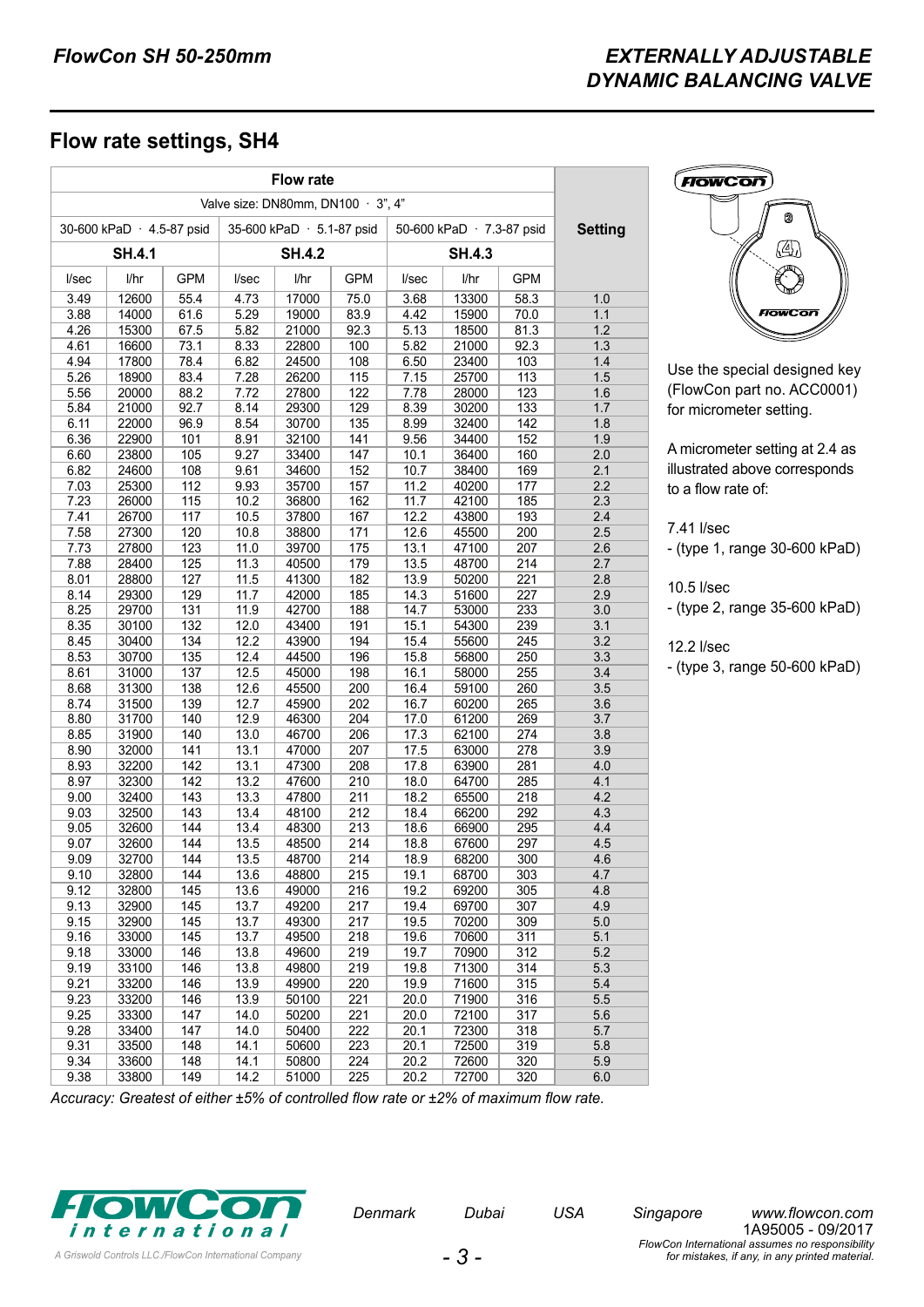| Valve size: DN125 and DN150 · 5" and 6" |                |            |              |                |            |            |
|-----------------------------------------|----------------|------------|--------------|----------------|------------|------------|
| 30-600 kPaD · 4.5-87 psid               | Setting        |            |              |                |            |            |
|                                         | SH.5.1         |            |              | SH.5.2         |            |            |
| l/sec                                   | l/hr           | GPM        | l/sec        | l/hr           | <b>GPM</b> |            |
| 6.48                                    | 23300          | 103        | 7.10         | 25600          | 113        | 1.0        |
| 7.24                                    | 26100          | 115        | 8.06         | 29000          | 128        | 1.1        |
| 7.98                                    | 28700          | 127        | 8.98         | 32300          | 142        | 1.2        |
| 8.69                                    | 31300          | 138        | 9.87         | 35500          | 157        | 1.3        |
| 9.39                                    | 33800          | 149        | 10.7         | 38600          | 170        | 1.4        |
| 10.1                                    | 36200          | 160        | 11.6         | 41600          | 183        | 1.5        |
| 10.7                                    | 38600          | 170        | 12.4         | 44500          | 196        | 1.6        |
| 11.4                                    | 40900          | 180        | 13.1         | 47300          | 208        | 1.7        |
| 12.0                                    | 43100          | 190        | 13.9         | 50000          | 220        | 1.8        |
| 12.6                                    | 45200          | 199        | 14.6         | 52600          | 232        | 1.9        |
| 13.1                                    | 47300          | 208        | 15.3         | 55100          | 243        | 2.0        |
| 13.7                                    | 49300          | 217        | 16.0         | 57500          | 253        | 2.1        |
| 14.2                                    | 51200          | 226        | 16.6         | 59800          | 264        | 2.2        |
| 14.7                                    | 53100          | 234        | 17.2         | 62100          | 274        | 2.3        |
| 15.3                                    | 54900          | 242        | 17.8         | 64200          | 283        | 2.4        |
| 15.7                                    | 56600          | 250        | 18.4         | 66300          | 292        | 2.5        |
| 16.2                                    | 58300          | 257        | 19.0         | 68300          | 301        | 2.6        |
| 16.6                                    | 59900          | 264        | 19.5         | 70200          | 309        | 2.7        |
| 17.1                                    | 61500          | 271        | 20.0         | 72100          | 317        | 2.8        |
| 17.5                                    | 63000          | 227        | 20.5         | 73800          | 325        | 2.9        |
| 17.9                                    | 64400          | 284        | 21.0         | 75500          | 333        | 3.0        |
| 18.3                                    | 65800          | 290        | 21.4         | 77200          | 340        | 3.1        |
| 18.6<br>19.0                            | 67100<br>68300 | 295<br>301 | 21.9<br>22.3 | 78700<br>80200 | 347<br>353 | 3.2<br>3.3 |
| 19.3                                    | 69500          | 306        | 22.7         | 81700          | 360        | 3.4        |
| 19.6                                    | 70700          | 311        | 23.1         | 83100          | 366        | 3.5        |
| 19.9                                    | 71700          | 316        | 23.4         | 84400          | 372        | 3.6        |
| 20.2                                    | 72800          | 321        | 23.8         | 85700          | 377        | 3.7        |
| 20.5                                    | 73800          | 325        | 24.1         | 86900          | 383        | 3.8        |
| 20.7                                    | 74700          | 329        | 24.5         | 88100          | 388        | 3.9        |
| 21.0                                    | 75600          | 333        | 24.8         | 89200          | 393        | 4.0        |
| 21.2                                    | 76400          | 337        | 25.1         | 90300          | 398        | 4.1        |
| 21.4                                    | 77200          | 340        | 25.4         | 91400          | 403        | 4.2        |
| 21.6                                    | 77900          | 343        | 25.7         | 92400          | 407        | 4.3        |
| 21.8                                    | 78600          | 346        | 25.9         | 93400          | 411        | 4.4        |
| 22.0                                    | 79200          | 349        | 26.2         | 94300          | 415        | 4.5        |
| 22.2                                    | 79800          | 352        | 26.5         | 95200          | 420        | 4.6        |
| 22.3                                    | 80300          | 354        | 26.7         | 96100          | 423        | 4.7        |
| 22.5                                    | 80800          | 356        | 26.9         | 97000          | 427        | 4.8        |
| 22.6                                    | 81300          | 358        | 27.2         | 97800          | 431        | 4.9        |
| 22.7                                    | 81700          | 360        | 27.4         | 98600          | 435        | 5.0        |
| 22.8                                    | 82100          | 362        | 27.6         | 99400          | 438        | 5.1        |
| 22.9                                    | 82400          | 363        | 27.8         | 100000         | 442        | 5.2        |
| 23.0                                    | 82700          | 364        | 28.1         | 101000         | 445        | 5.3        |
| 23.0                                    | 83000          | 366        | 28.3         | 102000         | 448        | 5.4        |
| 23.1                                    | 83200          | 367        | 28.5         | 102000         | 452        | 5.5        |
| 23.2                                    | 83400          | 367        | 28.7         | 103000         | 455        | 5.6        |
| 23.2                                    | 83500          | 368        | 28.9         | 104000         | 458        | 5.7        |
| 23.2                                    | 83600          | 368        | 29.1         | 105000         | 461        | 5.8        |
| 23.3                                    | 83700          | 369        | 29.3         | 105000         | 465        | 5.9        |
| 23.3                                    | 83800          | 369        | 29.5         | 106000         | 468        | 6.0        |

*Accuracy: Greatest of either ±5% of controlled flow rate or ±2% of maximum flow rate.*





Use the special designed key (FlowCon part no. ACC0001) for micrometer setting.

A micrometer setting at 2.4 as illustrated above corresponds to a flow rate of:

15.3 l/sec - (type 1, range 30-600 kPaD)

17.8 l/sec - (type 2, range 35-600 kPaD)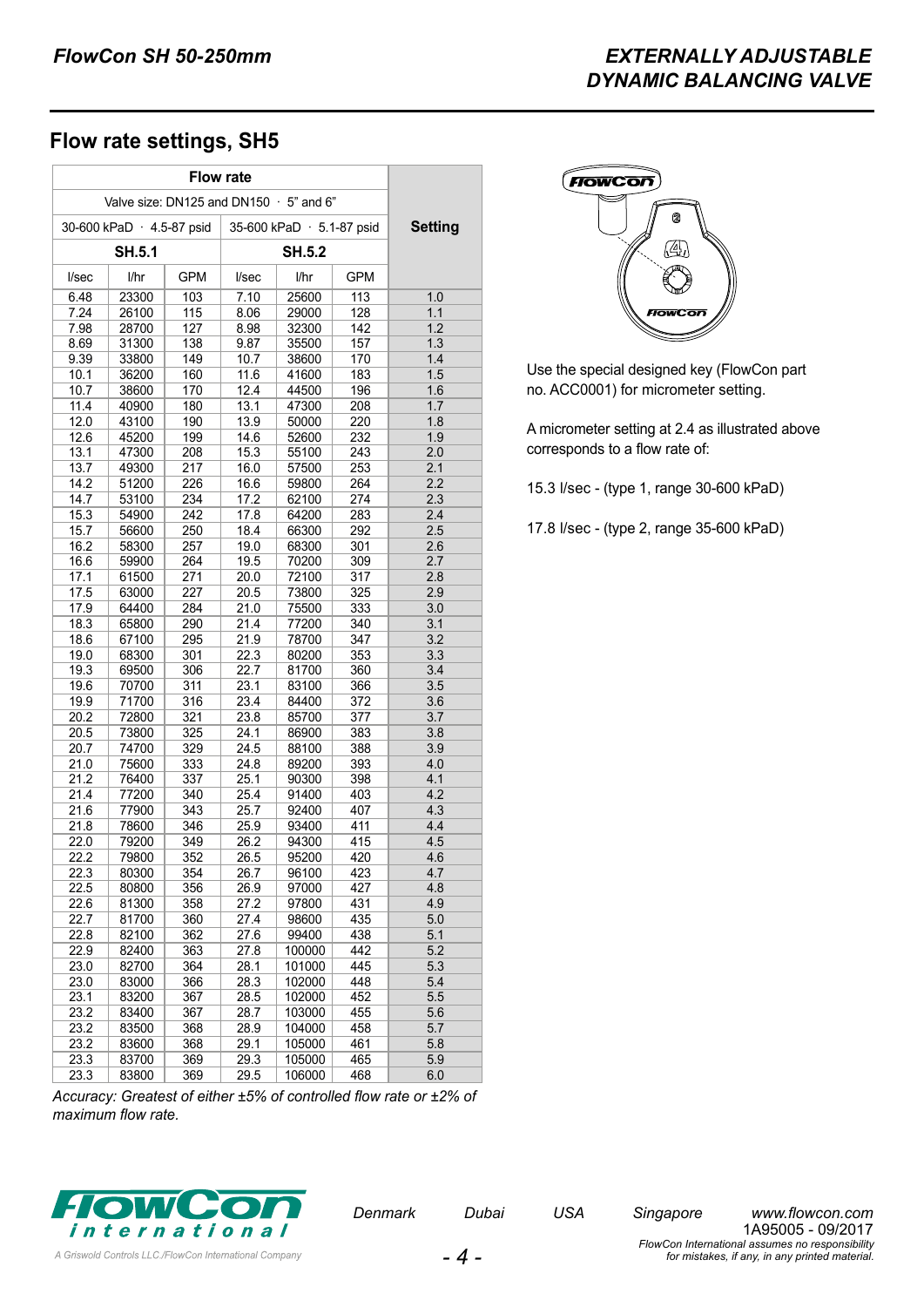| <b>Flow rate</b>                         |        |            |         |       |        |            |         |  |  |
|------------------------------------------|--------|------------|---------|-------|--------|------------|---------|--|--|
| Valve size: DN200 and DN250 · 8" and 10" |        |            |         |       |        |            |         |  |  |
| 35-600 kPaD · 5.1-87 psid                |        |            |         |       |        |            |         |  |  |
| SH.6.2                                   |        |            |         |       |        |            |         |  |  |
| I/sec                                    | l/hr   | <b>GPM</b> | Setting | I/sec | l/hr   | <b>GPM</b> | Setting |  |  |
| 9.21                                     | 33100  | 146        | 1.0     | 57.5  | 207000 | 911        | 6.0     |  |  |
| 9.69                                     | 34900  | 154        | 1.1     | 58.3  | 210000 | 924        | 6.1     |  |  |
| 10.2                                     | 36800  | 162        | 1.2     | 59.1  | 213000 | 936        | 6.2     |  |  |
| 10.8                                     | 38900  | 171        | 1.3     | 59.8  | 215000 | 948        | 6.3     |  |  |
| 11.5                                     | 41200  | 182        | 1.4     | 60.6  | 218000 | 960        | 6.4     |  |  |
| 12.1                                     | 43700  | 192        | 1.5     | 61.3  | 221000 | 972        | 6.5     |  |  |
| 12.9                                     | 46300  | 204        | 1.6     | 62.0  | 223000 | 983        | 6.6     |  |  |
| 13.6                                     | 49100  | 216        | 1.7     | 62.7  | 226000 | 994        | 6.7     |  |  |
| 14.5                                     | 52000  | 229        | 1.8     | 63.4  | 228000 | 1000       | 6.8     |  |  |
| 15.3                                     | 55100  | 242        | 1.9     | 64.0  | 230000 | 1010       | 6.9     |  |  |
| 16.2                                     | 58200  | 256        | 2.0     | 64.6  | 233000 | 1020       | 7.0     |  |  |
| 17.1                                     | 61500  | 271        | 2.1     | 65.2  | 235000 | 1030       | 7.1     |  |  |
| 18.0                                     | 64900  | 286        | 2.2     | 65.8  | 237000 | 1040       | 7.2     |  |  |
| 19.0                                     | 68400  | 301        | 2.3     | 66.4  | 239000 | 1050       | 7.3     |  |  |
| 20.0                                     | 71900  | 317        | 2.4     | 66.9  | 241000 | 1060       | 7.4     |  |  |
| 21.0                                     | 75600  | 333        | 2.5     | 67.4  | 243000 | 1070       | 7.5     |  |  |
| 22.0                                     | 79300  | 349        | 2.6     | 68.0  | 245000 | 1080       | 7.6     |  |  |
| 23.1                                     | 83100  | 366        | 2.7     | 68.4  | 246000 | 1080       | 7.7     |  |  |
| 24.1                                     | 86900  | 383        | 2.8     | 68.9  | 248000 | 1090       | 7.8     |  |  |
| 25.2                                     | 90800  | 400        | 2.9     | 69.4  | 250000 | 1100       | 7.9     |  |  |
| 26.3                                     | 94700  | 417        | 3.0     | 69.8  | 251000 | 1110       | 8.0     |  |  |
| 27.4                                     | 98700  | 435        | 3.1     | 70.2  | 253000 | 1110       | 8.1     |  |  |
| 28.5                                     | 103000 | 452        | 3.2     | 70.6  | 254000 | 1120       | 8.2     |  |  |
| 29.6                                     | 107000 | 470        | 3.3     | 71.0  | 256000 | 1130       | 8.3     |  |  |
| 30.8                                     | 111000 | 488        | 3.4     | 71.4  | 257000 | 1130       | 8.4     |  |  |
| 31.9                                     | 115000 | 506        | 3.5     | 71.8  | 258000 | 1140       | 8.5     |  |  |
| 33.0                                     | 119000 | 523        | 3.6     | 72.1  | 260000 | 1140       | 8.6     |  |  |
| 34.2                                     | 123000 | 541        | 3.7     | 72.5  | 261000 | 1150       | 8.7     |  |  |
| 35.3                                     | 127000 | 559        | 3.8     | 72.8  | 262000 | 1150       | 8.8     |  |  |
| 36.4                                     | 131000 | 577        | 3.9     | 73.2  | 263000 | 1160       | 8.9     |  |  |
| 37.5                                     | 135000 | 595        | 4.0     | 73.5  | 265000 | 1170       | 9.0     |  |  |
| 38.6                                     | 139000 | 613        | 4.1     | 73.8  | 266000 | 1170       | 9.1     |  |  |
| 39.8                                     | 143000 | 630        | 4.2     | 74.2  | 267000 | 1180       | 9.2     |  |  |
| 40.9                                     | 147000 | 648        | 4.3     | 74.5  | 268000 | 1180       | 9.3     |  |  |
| 41.9                                     | 151000 | 665        | 4.4     | 74.8  | 269000 | 1190       | 9.4     |  |  |
| 43.0                                     | 155000 | 682        | 4.5     | 75.1  | 270000 | 1190       | 9.5     |  |  |
| 44.1                                     | 159000 | 699        | 4.6     | 75.5  | 272000 | 1200       | 9.6     |  |  |
| 45.2                                     | 163000 | 716        | 4.7     | 75.8  | 273000 | 1200       | 9.7     |  |  |
| 46.2                                     | 166000 | 732        | 4.8     | 76.1  | 274000 | 1210       | 9.8     |  |  |
| 47.2                                     | 170000 | 749        | 4.9     | 76.5  | 275000 | 1210       | 9.9     |  |  |
| 48.3                                     | 174000 | 765        | 5.0     | 76.8  | 277000 | 1220       | 10.0    |  |  |
| 49.3                                     | 177000 | 781        | 5.1     |       |        |            |         |  |  |
| 50.2                                     | 181000 | 796        | 5.2     |       |        |            |         |  |  |
| 51.2                                     | 184000 | 812        | 5.3     |       |        |            |         |  |  |
| 52.2                                     | 188000 | 827        | 5.4     |       |        |            |         |  |  |
| 53.1                                     | 191000 | 842        | 5.5     |       |        |            |         |  |  |
| 54.0                                     | 194000 | 856        | 5.6     |       |        |            |         |  |  |
| 54.9                                     | 198000 | 870        | 5.7     |       |        |            |         |  |  |
| 55.8                                     | 201000 | 884        | 5.8     |       |        |            |         |  |  |
| 56.6                                     | 204000 | 898        | 5.9     |       |        |            |         |  |  |
| 57.5                                     | 207000 | 911        | 6.0     |       |        |            |         |  |  |

*Accuracy: Greatest of either ±5% of controlled flow rate or ±2% of maximum flow rate.*





Use the special designed key (FlowCon part no. ACC0001) for micrometer setting.

A micrometer setting at 2.4 as illustrated above corresponds to a flow rate of:

20 l/sec - (type SH.6.2, range 35-600 kPaD)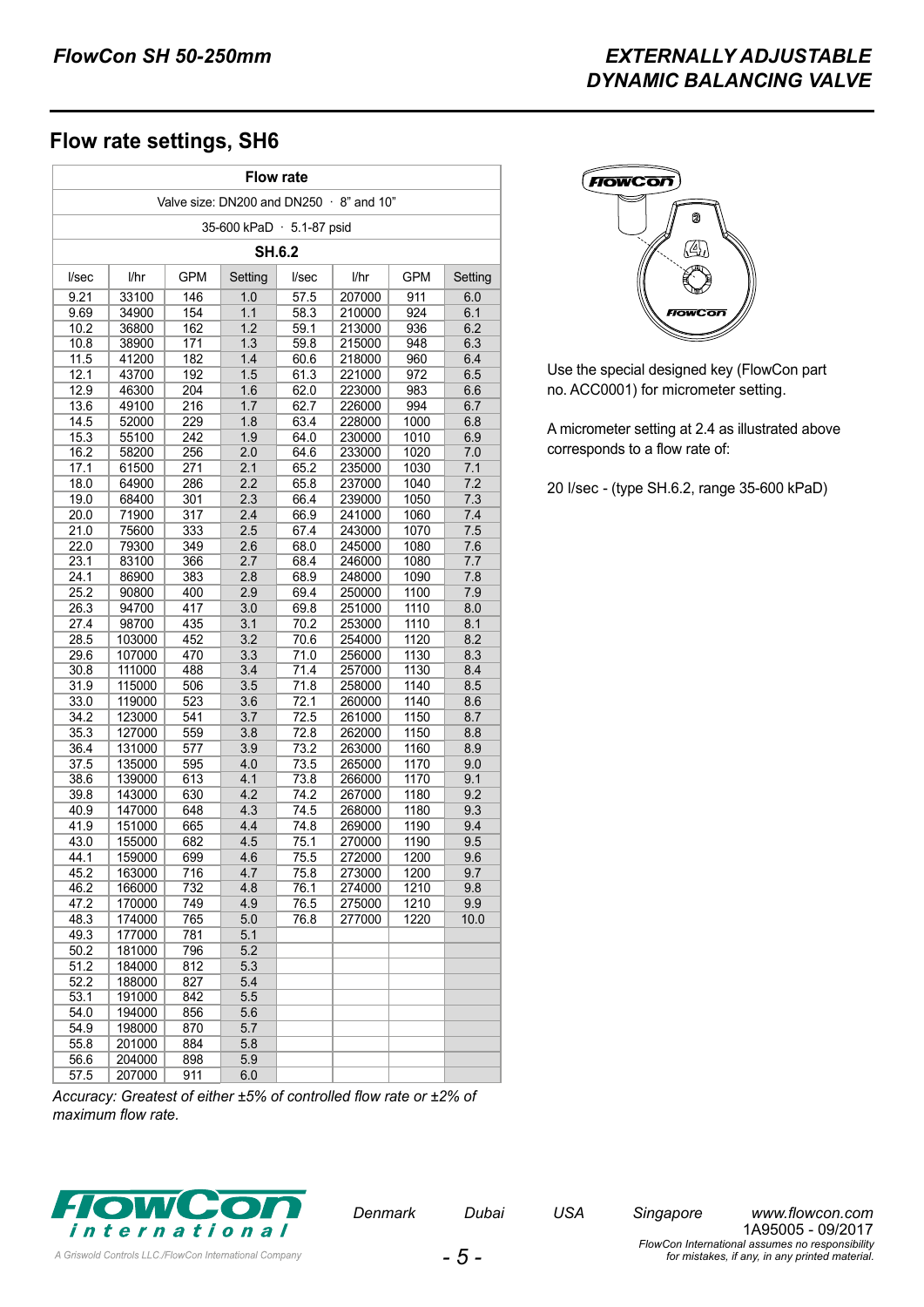#### **General**

Water must always be suitable treated, clean and free of debris. It is recommended that a strainer be installed prior to the valve body to prevent damage or blockage due to debris. Ensure that the valve is not in the fully closed position when filling the system with water. Further, it is recommended not to exceed maximum differential pressure control range.

#### **Warranty obligation**

Failure to abide by all recommendations as per this installation and operation instruction will void warranty.

*[F](http://www.flowcon.com)or latest updates pls. see [www.flowcon.com](http://www.flowcon.com)*

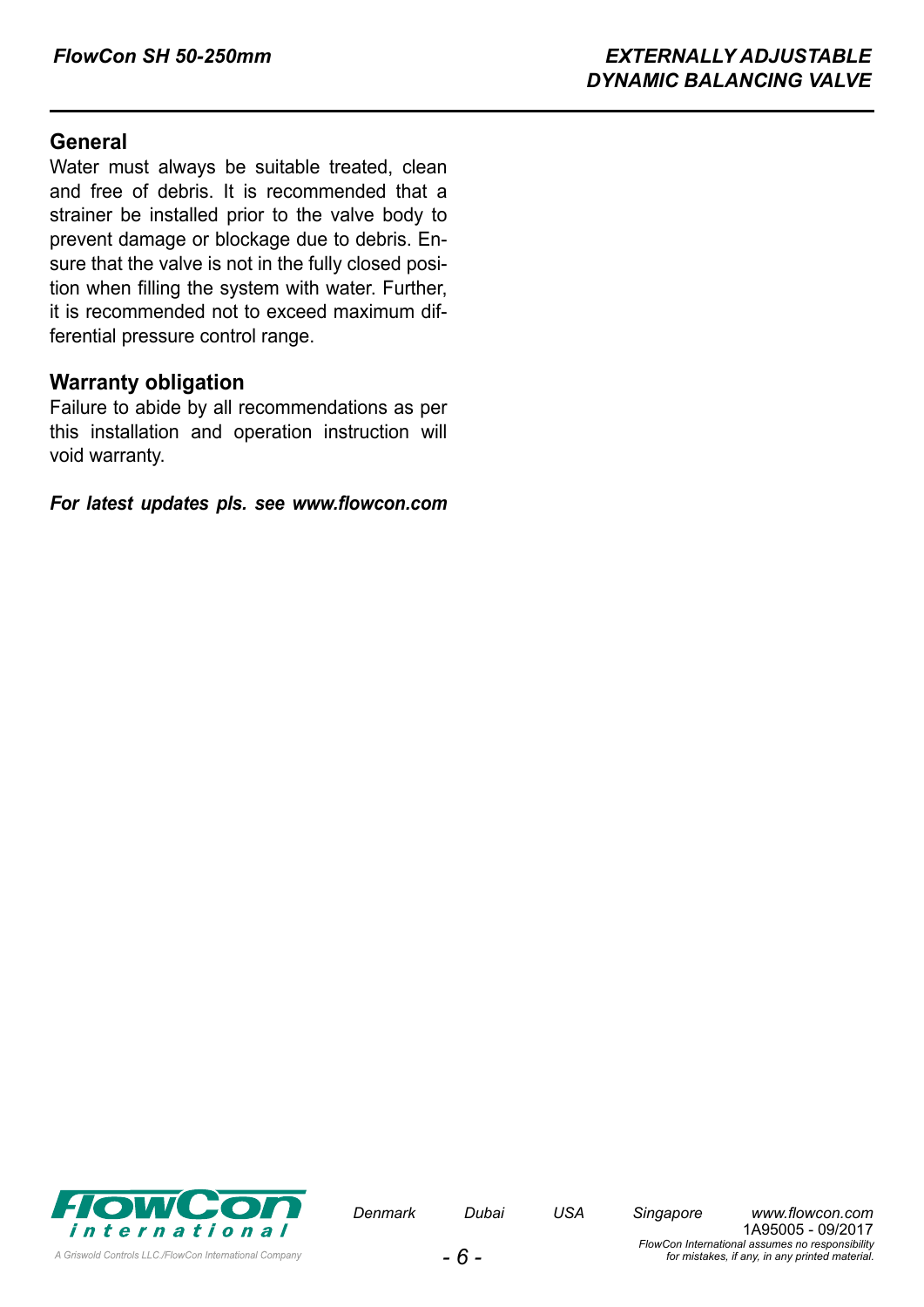

*FlowCon International assumes no responsibility for mistakes, if any, in any printed material. Denmark Dubai USA Singapore [www.flowcon.com](http://www.flowcon.com)*